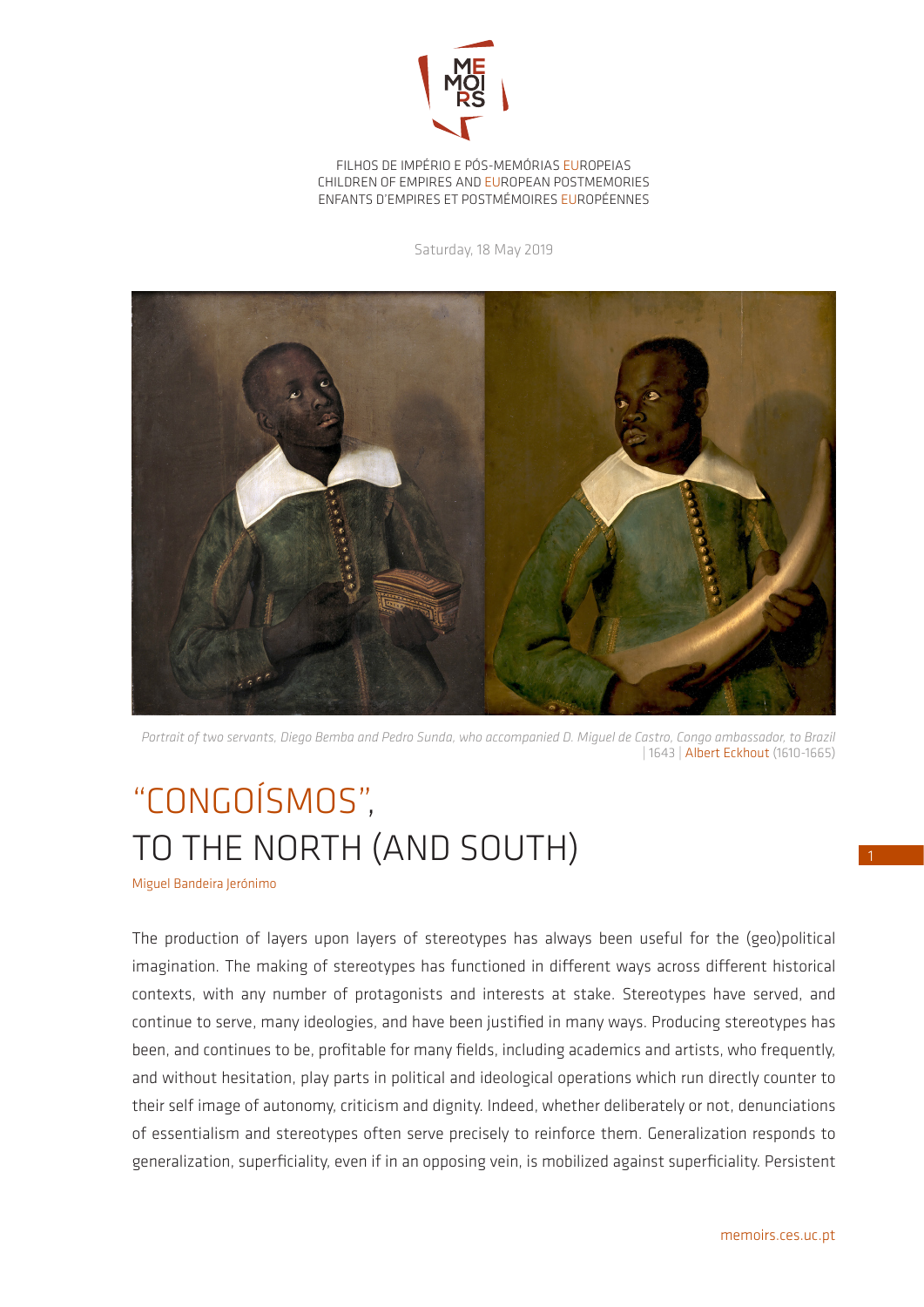

geographical determinism and cultural essentialism, unequivocally moulded by politics and ideology, is one fertile strand of such stereotyping. Stereotypes continue to be useful tools in many fields (1).

*Congoism*, a recent book by Johnny Van Hove, shows precisely how the accumulation of "normalizing" discourses and images of "Congo" has operated. Van Hove analyses North-American society over a long period (2). Indeed, the genealogy of readings of "Congo" in the United States is extensive and diverse, with its origins in the eighteen hundreds. There are long-standing economic connections between Central Africa and the USA, above all in terms of the slave trade, but more recently though uranium, which was central to the Manhattan Project. For example, the mine of Shinkolobwe, in Katanga, played a crucial role in the development of nuclear technology and all its apocalyptic potential (3). Connections can be seen, too, in the active support given by the United States to Leopold II"s colonial project, in which Henry Shelton Sanford played a leading role (4). US involvement in the election of Mobutu Sese Soko is another example not only of how close, but of how promiscuous US relations have been with the region (5). The impact of these connections is clear in the USA itself, in cities such as New Orleans and in the history of African-American poetry (6). Various communities and fields – from activism to journalism, from politics to science and art – have contributed to establishing what Van Hove calls "Congoism": the production of a consistent narrative and "discourse" about "Congo" which encompasses culture, geography and many stereotypes. Van Hove analyses "Congoism" by combining, contrasting and comparing contributing voices, arguments and positions. These include Henry Highland Garnet"s *An Address to the Slaves of the United States of America* (1843), in which he talks of the "untutored African who roams in the wilds of Congo". They span Booker T. Washington and his *Cruelty in the Congo country* (1904), Martin Luther King – for whom "the American Negro is not in a Congo" – and the explorer Henry Morton Stanley who bequeathed to Joseph Conrad his famous title: "the heart of darkness". This last expression took on a life of its own, becoming a cliché used in contexts from Africa to South America. It is still common today thanks in part to its cinematographic adaptation into the context of the American war in Vietnam.

Just some of the *topoi* established by the author are "Congo as slave", "Congo as savage", "Congo as darkness" and "Congo as resource". These follow and accumulate upon one another, historically, becoming a "language of repetition" (and another of "silence"). They emerge from various relations of power and (lack of) knowledge. Such diverse imagined "Congos" were based on many things, from volatile "material markers" of territory, nationality and sovereignty, to violent colonial dependency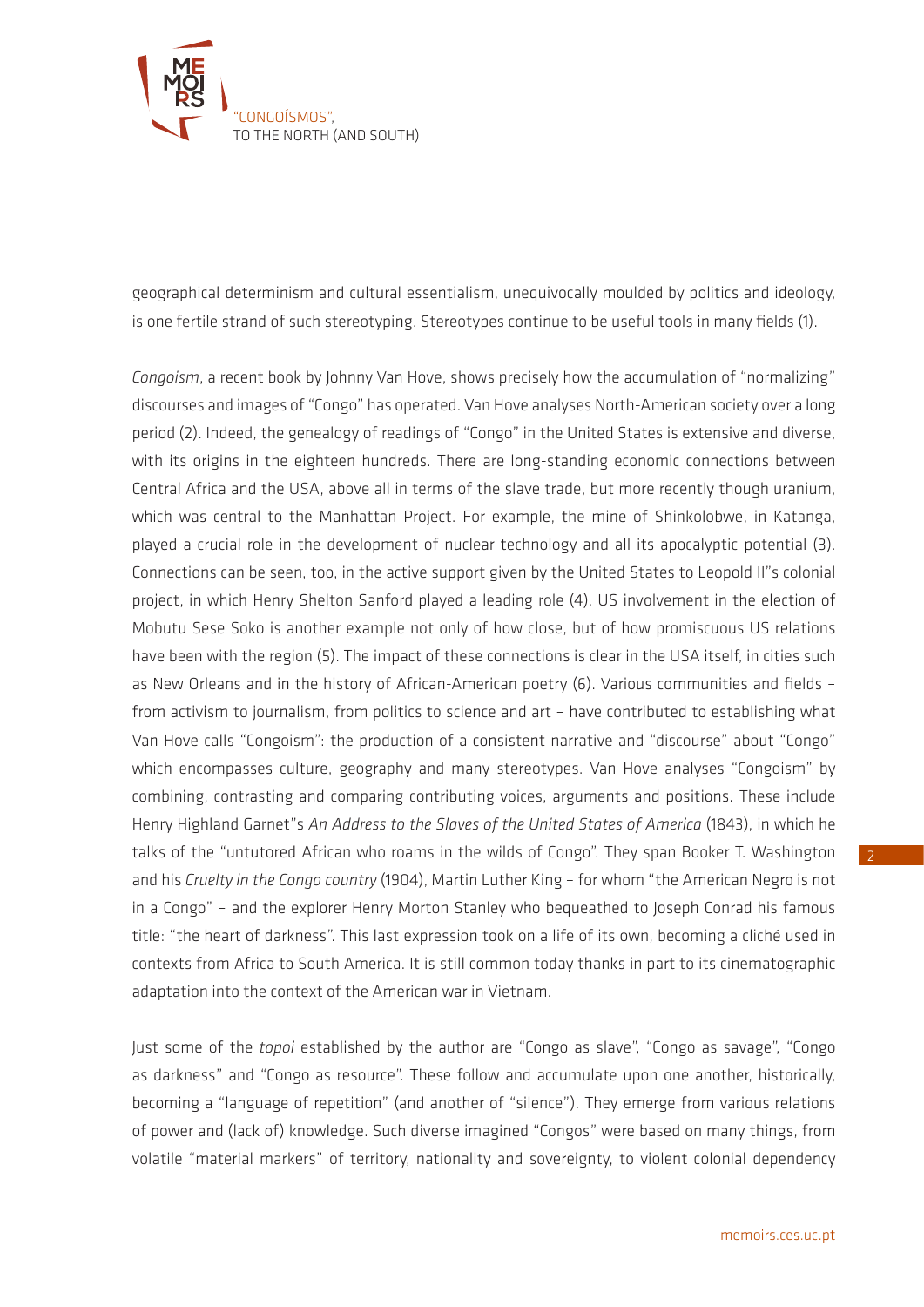

and post-colonial repression. They were also based on literary, religious, commercial and political imaginaries (7). Yet, from the "Kingdom of the Congo" to the "Democratic Republic of the Congo" (1964- 1971; 1998-present), through the "Independent State of the Congo" of King Leopold II, through "Belgian Congo" (1908-1960), the "Republic of the Congo" (1960-64) and "Zaire" (1971-1998), the region has been a space of variable territorial and political geometry, and heterogenous socio-cultural construction (8).

But complex reality is compromised by stereotypes, essentialism, myopia and convenience. An originary "Congo" has been crystallized as (most often) revolt and misrule and (at times) submission and docility. This reductive, polarizing process has been based on repeated manifestations of a "Congoism" which shares features with North American "Egyptomania" (9). "Congo" (or, better, various imaginaries of "Congo") has often been a central element in affirmations of identity among African-American intellectuals. "Congo" was frequently used to denote the entire African continent and its negative properties, to enable a favourable comparison with the USA. Through such invocation and iteration, African-American intellectuals "knew themselves to be free, not enslaved; civilized and progressing, not savage and backwards; beautiful and desirable, not ugly and repulsive; and historical, not without history". "Congoism" changed according to its contexts, but it maintained this primordial function (10).

"Congos" were multiple and "Congoism" was malleable in form and content, but it was always expedient to particular circumstances and actors. Telling its history and narrating its memory can only be done cautiously. It is important to consider, too, its non-European history, its transnational, transregional and transatlantic qualities and its history on the African continent itself. This is not to blur the diversity of actors, institutions, "discourses", images, motivations and interests, but to recognize the history and contingency of "Congoism". To ignore that is to do little more than reproduce "Congoisms" in another form, and to substitute one reification for another, as so often happens, even where you least expect it.